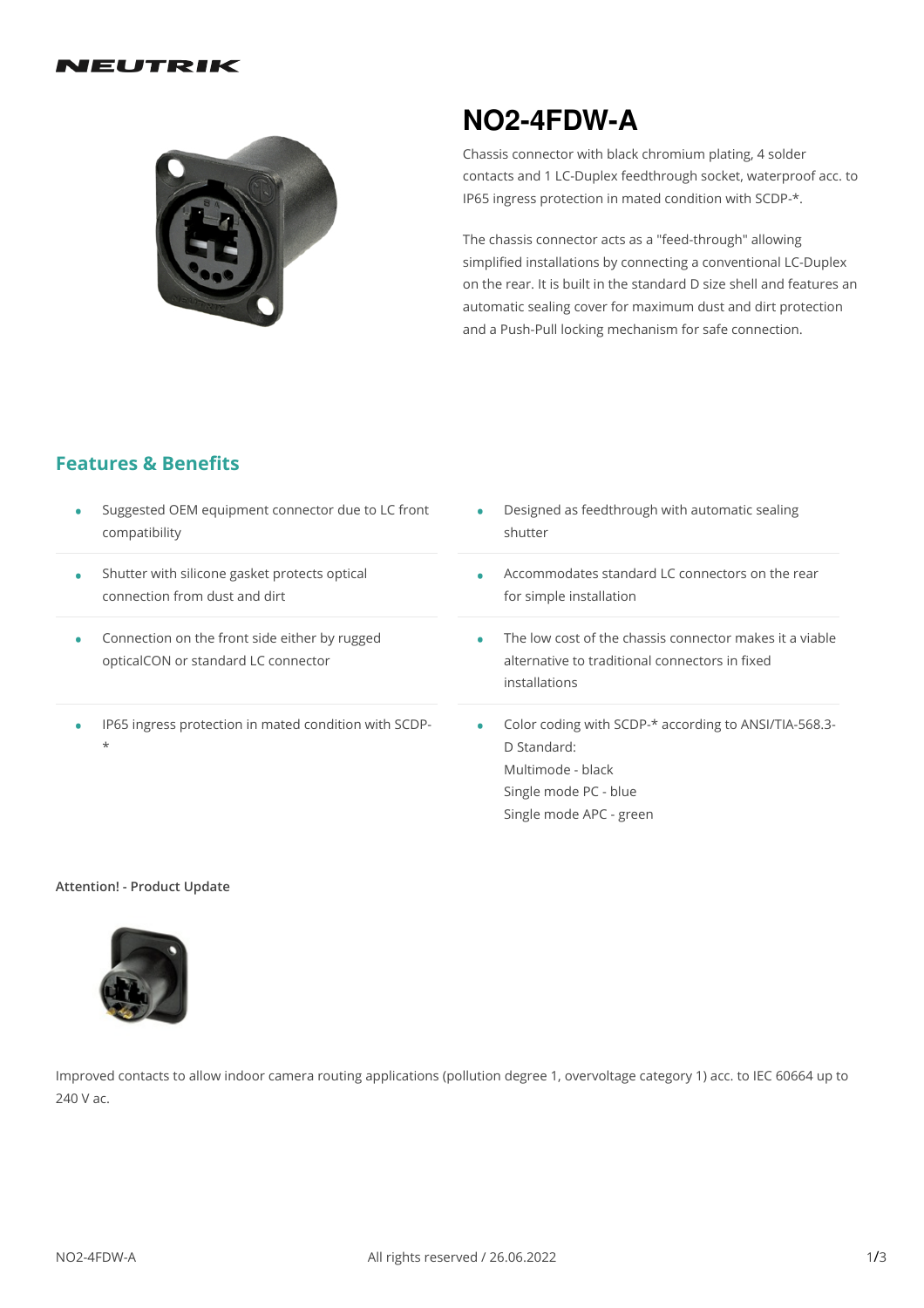# **NEUTRIK**

## **Technical Information**

| <b>Product</b> |            |
|----------------|------------|
| <b>Title</b>   | NO2-4FDW-A |
| Gender         | female     |

| <b>Electrical</b>         |                    |
|---------------------------|--------------------|
| <b>Contact resistance</b> | $< 7 \text{ mA}$   |
| Dielectric strength       | $1.5$ kVdc         |
| Insulation resistance     | $>$ 2 GΩ (initial) |
| Rated current per contact | 6 A                |
| <b>Rated voltage</b>      | < 50 V(1)          |

| <b>Mechanical</b>         |                      |
|---------------------------|----------------------|
| <b>Insertion force</b>    | $<$ 45 N             |
| <b>Withdrawal force</b>   | $<$ 45 N             |
| Lifetime                  | > 5000 mating cycles |
| <b>Locking force</b>      | 1000 N               |
| Wiresize                  |                      |
| <b>Locking device</b>     | Push-Pull            |
| <b>Mounting direction</b> | Front mounting       |
| <b>Chassis shape</b>      | D                    |

| <b>Material</b>      |                                            |
|----------------------|--------------------------------------------|
| <b>Contacts</b>      | Bronze (CuSn6)                             |
| <b>Insert</b>        | Polyamide (PA 6, PBT 30 % GR, PBT 50 % GR) |
| Shell                | Zinc diecast (ZnAl4Cu1)                    |
| <b>Shell plating</b> | Black chromium                             |
| <b>Split sleeve</b>  | ceramics                                   |